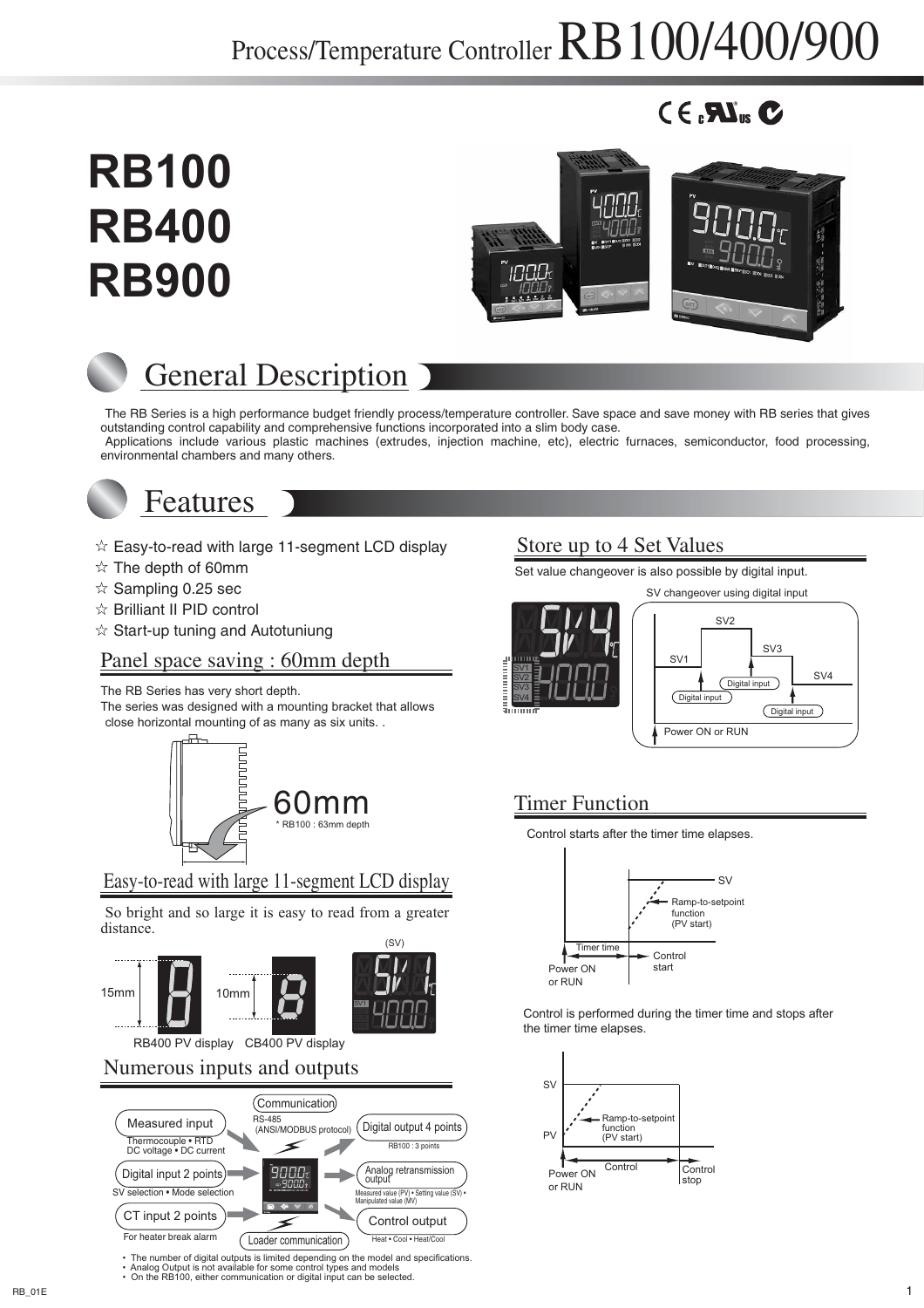# Features

# Simple program control

 Simple program control using a timer function / setting change proportion limiter



Power ON or RUN

### Calculates optimum PID values to stabilize control faster than ever

 The improved autotuning algorithm calculates optimum PID values that shortens the time to reach stable control at the set value as well as eliminating overshoot/undershoot. The new PID algorithm also suppress overshoot/undershoot against external disturbance.



## Easy Fine tuning with 6-level of control response adjustment

After the PID values have been autotuned, the Fine tuning (FT) function allows the operator to adjust the control response speed with a 6-level adjustment parameter  $(-3)$  to  $+3$ ) without changing PID value.



# Startup tuning

Startup tuning eliminates time required for conventional autotuning as it calculates optimum PID values by temperature characteristics at start up.

It is useful in applications which require a long time for conventional autotuning.

The timing of activation of start-up tuning can be selected from at power-up, at setpoint change, and at power-up/setpoint change. It is also settable to Only-once or always-ON.



• Startup tuning function can be set ON/OFF. • Heater power needs to be turned on simultaneously with or before turning on power to the temperature controller.

• If startup tuning does not calculate suitable PID values due to characteristics of application, use Autotuning function.

## Easy parameter setup via USB loader port

The RB series has a standard loader port to connect to a PC USB port via COM-K (USB communication converter).

Using Win-UCI software on the PC, parameter settings can be easily saved on the PC in CSV format, and the same parameter settings are easily copied to other controllers.



### PLC Communication Protocol Converter : COM-JE

A communication protocol converter becomes a Master Unit to PLC, and automatically stores temperature data into registers in a PLC. This enables easy handling of temperature control system to the exiting PLC system is available.

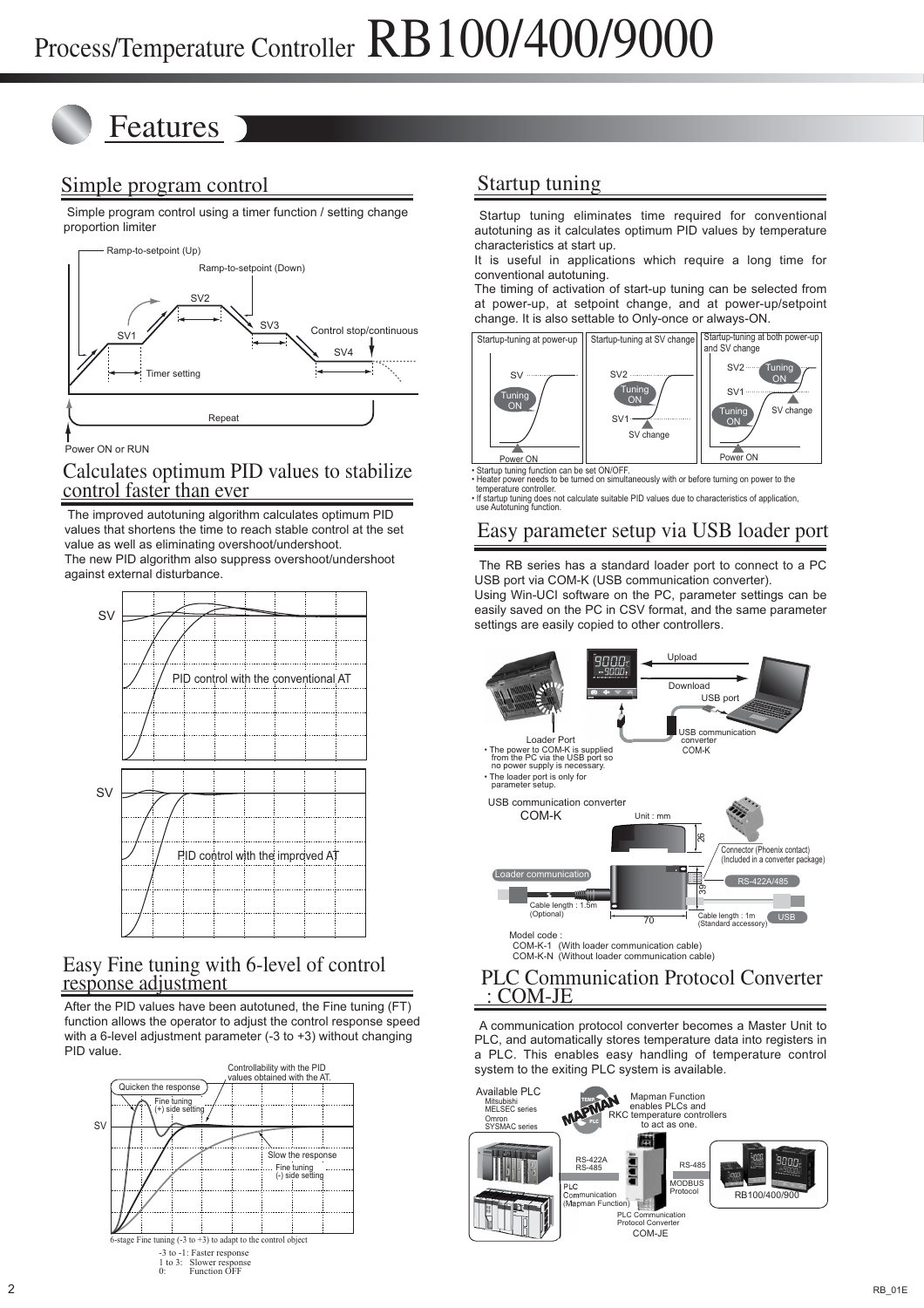# Specifications

*Input*

- a) Temperature input group Thermocouple : K, J, R, S, B, E, T, N (JIS/IEC), PLII (NBS), W5Re/W26Re (ASTM) •Influence of external resistance : Approx. 0.25µV/Ω •Input break action : Up-scale / Down-scale (Selectable)
	- RTD : Pt100 (JIS/IEC), JPt100 (JIS)
	- •Influence of input lead resistance : Approx. 0.02[%/Ω] of reading •Maximum 10Ω per wire
	- •Input break action : Up-scale
- b) Voltage current input group
- Voltage : 0 to 1V DC, 0 to 5V DC, 1 to 5V DC, 0 to 10V DC •Input break action : Uncertain (indicates a value around 0V) Current : 4 to 20mA DC, 0 to 20mA DC • Inputs is selectable within each group.
	-

### *Sampling Time*

0.25 sec • 0.05sec or 0.25sec is available.

### *Input Digital Filter*

0 to 100 sec (OFF when 0 is set.)

#### *PV Bias*

Temperature input : -1999(-199.9) to +9999(999/9)°C(°F) Voltage/Current input : -span to +span

### Performance

#### *Measuring Accuracy*

- a) Thermocouple
	- Type : K, J, T, E, N,
	- Less than -100°C (-148°F) :  $\pm$ (2.0°CI $\pm$ 3.6°FI + 1 digit) -100 to 500°C (-148 to 932°F) : ±(1.0°C [±1.8°F] + 1 digit) More than  $500^{\circ}$ C (932°F) :  $\pm (0.2\% \text{ of Reading + 1 digit})$
	- Type : N, S, R, PLII, W5Re/W26Re
- Less than  $0^{\circ}$ C (32 $^{\circ}$ F) :  $\pm$ (4.0 $^{\circ}$ C[ $\pm$ 7.2 $^{\circ}$ F] + 1 digit) 0 to 1000°C (-148 to 1832°F) : ±(2.0°C[±3.6°F] + 1 digit) More than 1000°C (1832°F) : ±(0.2% of Reading + 1 digit)
- Type : B Less than 400°C (752°F) : ±(70.0°C [±126°F] + 1 digit) 400 to 1000°C (752 to 1832°F) : ±(2.0°C[±3.6°F] + 1 digit) More than 1000°C (1832°F) : ±(0.2% of Reading + 1 digit)
	- b) RTD
- Less than 200°C (392°F) : ±(0.4°C [±0.7°F] + 1 digit)
- More than 200°C (392°F) : ±(0.2% of Reading + 1 digit) c) DC voltage and DC current
	- $\pm$ (0.2% of span + 1 digit)
	- •Close horizontal mounting error :
		- ±2°C (3.6°F) [Less than -100°C (-146°F) input : ±3.5°C (6.3°F)]

#### *Insulation Resistance*

 More than 20MΩ (500V DC) between measured terminals and ground More than 20MΩ (500V DC) between power terminals and ground

#### *Dielectric Strength*

 1000V AC for one minute between measured terminals and ground 1500V AC for one minute between power terminals and ground

### Setting

#### *SV limiter*

Scaling low to scaling high (High/Low individual setting

#### *Ramp-to-setpoint*

 1(0.1) to span per Time (Time : 1 minute/1 hour (Selectable) Up/Down individual setting)

#### *SV step function*

 Number of SV : 4 points (Default : 1 point) SV selecting method : Front key, Communication, Digital input (External contact input)

#### *Timer function*

 Timer setting : 0 min 01 sec to 99 min 59 sec or 0 hr 01 min to 99 hr 59 min (selectable)

- Function
- 1: Control starts after the timer time elapses. 2: Control is performed during the timer time and stops after the timer time elapses.
- 3: Link function from SV1 to SV4
- (After the timer time elapses, control is continued using SV4.) 4: Link function from SV1 to SV4
- (After the timer time elapses, control is stopped.) Repeat : 0 to 9999 (Continuous when when 9999 is set.)

## Input Control

#### *Control Method*

- a) PID control • P, PI, PD, ON/OFF control selectable
	- Direct action/Reverse action is selectable
- b) Heat/Cool type PID control

#### *Autotuning Method*

- a) For PID control (Direct action/Reverse action)
- b) For Heat/Cool PID control (For extruder, air cooling type)
- c) For Heat/Cool PID control (For extruder, water cooling type)
- d) For Heat/Cool PID control

#### *Startup tuning*

 The condition to activate Startup Tuning is selectable among a) to g) a) At power-on and stop-to-run, one-time tuning

- b) At SV change, one-time tuning
- c) At power-on, stop-to-run and SV change, one-time tuning
- d) At every power-on and stop-to-run
- e) At every SV change
- f) At every power-on, stop-to-run and SV change g) Function off

#### *Startup tuning*

 $-3$  to  $+3$  (6 levels, OFF when set to 0.) Setting range : -3 to +3 (6 l<br>-3 to -1 : Faster response 1 to 3 : Slower response

| OFF: | <b>Function OFF</b> |  |
|------|---------------------|--|
|      |                     |  |

#### *Major Setting Range*

| $J = -1$<br>Set value :   | Same as input range.                                                                              |
|---------------------------|---------------------------------------------------------------------------------------------------|
| Proportional band:        | 0(0.0) to input span (Temperature input)                                                          |
|                           | • When 0.1°C (°F) resolution, within 999.9°C (°F)                                                 |
|                           | 0.0 to 1000.0% of span (Voltage, Current input)                                                   |
|                           | (ON/OFF control when $P = 0$ )                                                                    |
|                           | • Differential gap at ON/OFF control                                                              |
|                           | (High/Low individual setting):                                                                    |
|                           | Temperature input : $0(0.0)$ to 100 (100.0) (°C,°F)                                               |
|                           | Voltage/Current input: 0.0 to 10.0% of span                                                       |
| Integral time:            | 0 to 3600sec (P + D action when $I = 0$ )                                                         |
| Derivative time :         | 0 to 3600sec (P + I action when $D = 0$ )                                                         |
|                           | Cool-side proportional band: 1 to 1000% of heat side proportional band                            |
|                           | Anti-Reset Windup(ARW):1 to 100% of heat side proportional band                                   |
|                           | (Integral action is OFF when ARW = $0$ )                                                          |
|                           | -10 (-10.0) to 10 (10.0) °C (°F) (Temperature input)                                              |
| Deadband/Overlap:         | -10.0 to +10.0% of span (Voltage, Current input)                                                  |
|                           | • Minus setting : Overlap                                                                         |
|                           | Derivative time action select : 0 : PV derivative, 1 : Deviation derivative                       |
| Output limiter:           | -5.0 to +105.0% (PID control)                                                                     |
|                           | (High/Low individual setting)                                                                     |
|                           | 0.0 to 105.0%Heat/Cool type PID control                                                           |
|                           | (Only limiter high)                                                                               |
|                           | (Heat side/Cool side individual setting)                                                          |
| Proportional cycle time : | 0.1sec, 0.25sec, 0.5sec, 1 to 100 sec                                                             |
| Manual output :           | Output limiter low to Output limiter high                                                         |
|                           | • Auto/Manual transfer action selection                                                           |
|                           | With bumpless/Without bumpless                                                                    |
|                           |                                                                                                   |
| <b>Control output</b>     |                                                                                                   |
| Relay output:             | Form A contact, 250V AC 3A (resistive load)                                                       |
|                           | · Electric life : 1,000,000 cycles or more                                                        |
| Voltage pulse output :    | 0/12V DC                                                                                          |
|                           | (Load resistance: more than $600\Omega$ <less 20ma="" than="">)</less>                            |
|                           | • When out2 is no use, load resistance is more than<br>$300\Omega$ <less 10ma="" than="">.</less> |
|                           | See page 7 "Maximum number of digital outputs (DO)                                                |
|                           | by combinations of output (OUT1 and OUT2)                                                         |
| Current output :          | 4 to 20mA DC, 0 to 20mA DC                                                                        |
|                           | (Load resistance : less than $500\Omega$ )                                                        |
| SSR (Triac) output :      | Rated current: 0.5A                                                                               |
|                           | (Ambient temperature : Less than 40°C)                                                            |
| Voltage output:           | 0 to 5V DC, 1 to 5V DC, 0 to 10V DC                                                               |
|                           | (Load resistance : More than 1k $\Omega$ )<br>(Output impedance: Less than $0.1\Omega$ )          |
| Open collector output :   | Sink type                                                                                         |
|                           | Load current: Less than 100mA                                                                     |
|                           | Load voltage: Less than 30V DC                                                                    |
|                           | Minimum load current : 0.5mA                                                                      |
|                           | ON voltage : Less than 2V                                                                         |

 (at maximum load current) Power OFF leakage current : Less than 0.1mA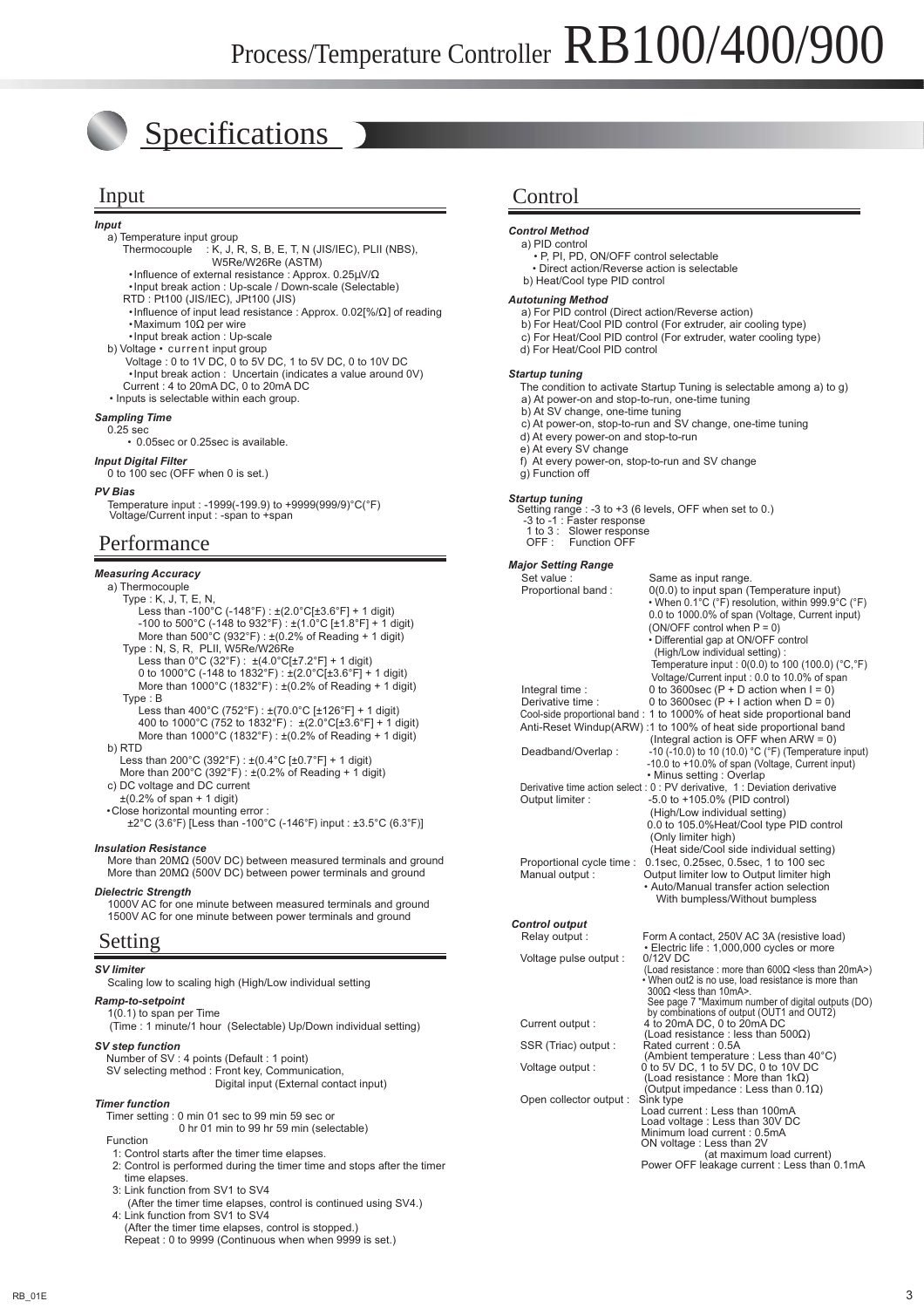# **Specifications**

| Event (Alarm) Output                                                                                                                                                                                                                                                                                                                                                                                                                            |                                                                                                                                                                                                                                                                               | (Optional)                                                                                                                                                  |  |  |  |  |  |  |  |  |  |
|-------------------------------------------------------------------------------------------------------------------------------------------------------------------------------------------------------------------------------------------------------------------------------------------------------------------------------------------------------------------------------------------------------------------------------------------------|-------------------------------------------------------------------------------------------------------------------------------------------------------------------------------------------------------------------------------------------------------------------------------|-------------------------------------------------------------------------------------------------------------------------------------------------------------|--|--|--|--|--|--|--|--|--|
| <b>Number of Event</b><br>Up to 4 points (Event 1 to 4)<br>(RB100 : Up to 3 points, Heat/Cool type : Up to 2 points)                                                                                                                                                                                                                                                                                                                            |                                                                                                                                                                                                                                                                               |                                                                                                                                                             |  |  |  |  |  |  |  |  |  |
| Event<br>Type:                                                                                                                                                                                                                                                                                                                                                                                                                                  | Deviation High, Low, High/Low <sup>*1</sup> , Band,<br>Process High, Low<br>Set value High, Low<br>Control Loop Break Alarm (LBA)<br>Heater break alarm (HBA),<br>RUN status monitor<br>1. Independent high and low settings.<br>2. Common high/low setting<br>when ordering) | Output of the communication monitoring result,<br>*1: Two types of alarm settings are field-selectable.<br>(Factory setting, unless specified in alarm code |  |  |  |  |  |  |  |  |  |
| <b>Setting range</b><br>Deviation:<br>Process, Set value :<br>MV value, FBR valued :<br>Control loop break alarm (LBA)                                                                                                                                                                                                                                                                                                                          | - (Input span) to + (input span)<br>Differential gap: 0 to input span<br>Same as input range<br>Differential gap : 0 to input span<br>$-5.0$ to $+105.0\%$<br>LBA deadband: 0 to input span                                                                                   | : LBA time : 0 to 7200 sec. (OFF by setting zero)                                                                                                           |  |  |  |  |  |  |  |  |  |
| <b>Other Functions</b><br>a) Hold/Re-hold action<br>• Hold action is activated at power-on and stop-to-run.<br>Re-hold action is activated at power-on, stop-to-run, and the control<br>set value change.<br>b) Alarm output ON/OFF at stop mode is selectable.<br>c) Energized/de-energized action is configurable.<br>d) Differential gap: $0(0.0)$ to span<br>e) Delay timer: 0 to 600 sec<br>f) Interlock (latch) function is configurable. |                                                                                                                                                                                                                                                                               |                                                                                                                                                             |  |  |  |  |  |  |  |  |  |
| <b>Heater Break Alarm</b><br>Number of CT Input:<br>CT Input type:<br>Accuracy:<br>Display range:                                                                                                                                                                                                                                                                                                                                               | 2 points<br>CTL-6-P-N (30A), CTL-12-S56-10L-N (100A)<br>· Selectable<br>0.0 to 100.0A                                                                                                                                                                                         | $\pm$ (5% of input value + 1 digit) or 2A (whichever is larger)                                                                                             |  |  |  |  |  |  |  |  |  |

*Output*

Relay contact output, Form a contact, 250V AC 1A (Resistive load)

Delay times : 0 to 255 times

# Analog Retransmission Output (Optional)

#### *Number of Outputs*

1 point

#### *Output types*

Measured value (PV), Set value (SV), Manipulated output value (MV)

#### *Output Signal*

Current output : 4 to 20mA DC, 0 to 20mA DC (Load resistance : Less than 600Ω) Continuous voltage output : 0 to 1V DC, 0 to 5V DC, 1 to 5V DC, 0 to 10V DC (Load resistance : More than 1kΩ)

#### *Output Resolution*

Digital Input

*Number of Sub Output* 2 points (DI1, DI2)

Approx. more than 1/2000

#### (Optional)

### Communications (Optional) *Communication method* : RS-485

| <b>Communication method:</b>                                              | <b>RS-485</b>                                           |
|---------------------------------------------------------------------------|---------------------------------------------------------|
| Communication speed:                                                      | 2400, 4800, 9600, 19200                                 |
| Protocol:                                                                 | ANSI X3.28(1976) 2.5 A4<br><b>MODBUS-RTU</b>            |
| <b>Bit format</b><br>Start bit:<br>Data bit :<br>Parity bit:<br>Stop bit: | 7 or 8 • For MODBUS 8<br>Without, Odd or Even<br>1 or 2 |
| <b>Maximum connection:</b>                                                | 31 units                                                |
| Terminating resistor:                                                     | External installation is nece                           |
| <b>Buffer mode:</b>                                                       | Correspond                                              |

*Communication speed* : 2400, 4800, 9600, 19200, BPS

 $\cdot$  For MODBUS 8 bit only

(Mode in which writing to EEPROM is not performed for setting changes)

*Terminating resistor* : External installation is necessary (120Ω 1/2W)

## Waterproof/Dustproof (Standard)

#### NEMA4X, IP66

• Waterproof/Dustproof protection only effective from the front in panel mounted installation.

## General Specifications

**Supply Voltage**<br>
a) 90 to 264V AC (Including supply voltage variation)<br>
[Rating : 100 to 240V AC] (50/60Hz selectable)<br>
b) 21.6 to 26.4V AC (Including supply voltage variation)<br>
[Rating : 24V AC] (50/60Hz selectable)

- 
- 
- c) 21.6 to 26.4V DC (Ripple rate 10% p-p or less) [Rating:24VDC] *Power Consumption*

| <b>RB100:</b> | Less than 8.5VA for AC type (at 240V AC) |
|---------------|------------------------------------------|
|               | Less than 4.7VA for 24V AC type          |
|               | Less than 108mA for 24V DC type          |
| RB400 :       | Less than 8.7VA for AC type (at 240V AC) |
|               | Less than 5.8VA for 24V AC type          |
|               | Less than 141mA for 24V DC type          |
| <b>RB900:</b> | Less than 9.0VA for AC type (at 240V AC) |
|               | Less than 6.0VA for 24V AC type          |
|               | Less than 141mA for 24V DC type          |
|               |                                          |

**Power Failure Effect**<br>A power failure of 20m sec or less will not affect the control action.<br>• RB100, 24V AC/DC type : 10msec or less

#### *Operating Environments* : 0 to 50°C [32 to 122°F]

 10 to 90% RH (Non condensing) Absolute humidity : MAX. W.C 29.3g/m3 dry air at 101.3kPa.

#### *Memory Backup* : Backed up by non-volatile memory

|                   | • Data retaining period : Approx. 10 years<br>• Number of writing: Approx. 1,000,000 times.<br>(Depending on storage and operating conditions.) |
|-------------------|-------------------------------------------------------------------------------------------------------------------------------------------------|
| <b>Net Weight</b> |                                                                                                                                                 |
| RB100 :           | Approx. 120g                                                                                                                                    |
| RB400:            | Approx. 185g                                                                                                                                    |
| <b>RB900:</b>     | Approx, 250g                                                                                                                                    |

| <b>External Dimensions (W <math>\times</math> H <math>\times</math> D)</b> |                |  |
|----------------------------------------------------------------------------|----------------|--|
| RB100:                                                                     | 48 x 48 x 60mm |  |
| RB400:                                                                     | 48 x 96 x 60mm |  |
| RB900:                                                                     | 96 x 96 x 63mm |  |
|                                                                            |                |  |

*Input method* Non-voltage contact output

#### *Function*

SV selection, STOP/RUN, Auto/Manual, Alarm interlock reset, • Selectable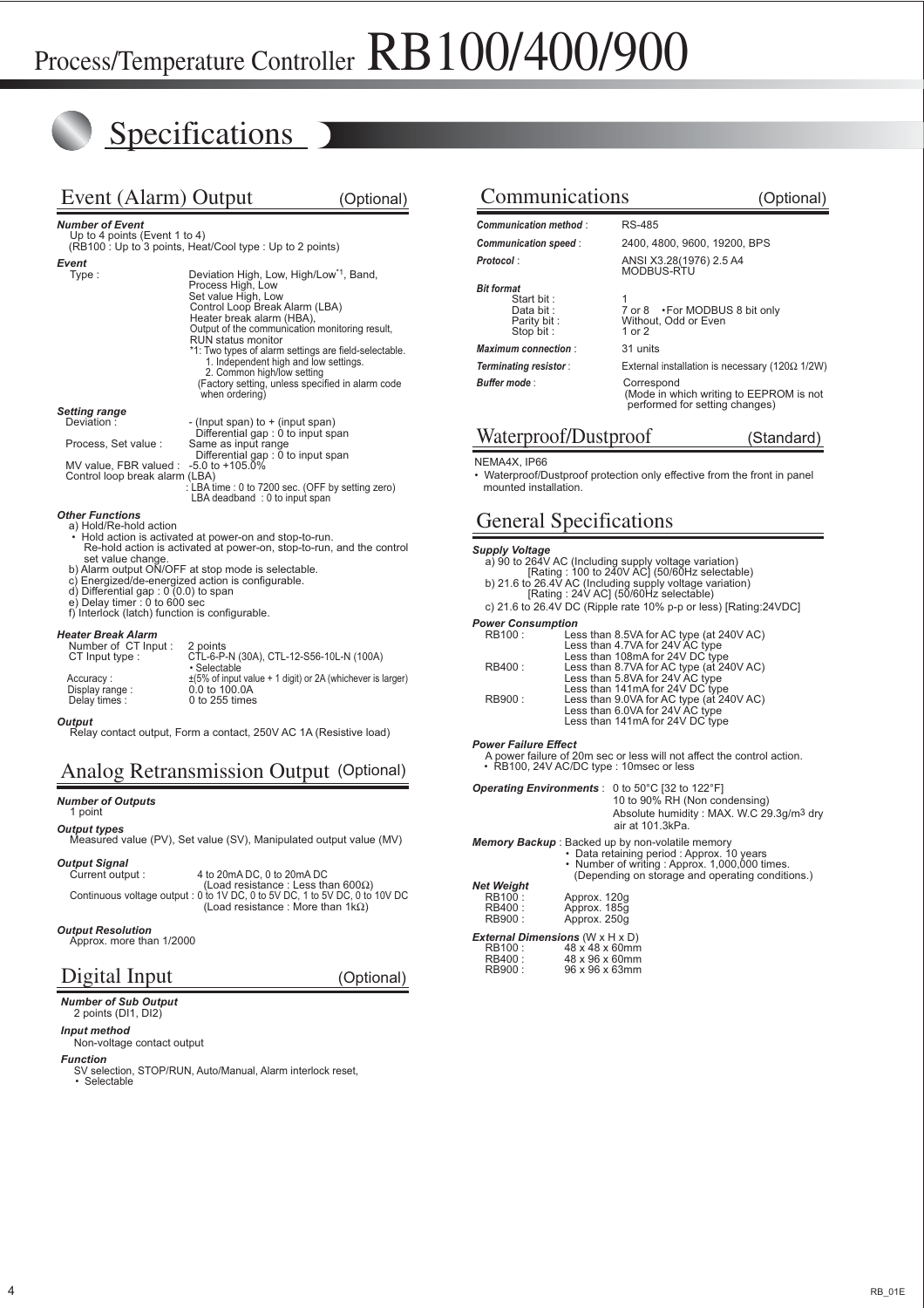# Model and Suffix Code

|                |                                      | Model and Suffix Code                                                                                                                                                                                                                                                                                                                                                                                              |        |                                           |   |               |                                     |                          |                                   |                                       |                     |                                 |                                |   |
|----------------|--------------------------------------|--------------------------------------------------------------------------------------------------------------------------------------------------------------------------------------------------------------------------------------------------------------------------------------------------------------------------------------------------------------------------------------------------------------------|--------|-------------------------------------------|---|---------------|-------------------------------------|--------------------------|-----------------------------------|---------------------------------------|---------------------|---------------------------------|--------------------------------|---|
|                | Specifications                       | <b>RB100</b><br>(48 X 48mm, 1/16 DIN)<br>RB400 (48 X 96mm, 1/8 DIN)<br>RB900 (96 X 96mm, 1/4 DIN)                                                                                                                                                                                                                                                                                                                  | ⋒<br>П | $^{\circledR}$<br>$\Box \Box \Box - \Box$ | ③ | $\circledast$ | $\circledS$<br>$\Box - \Box * \Box$ | $\circledast$            | $\circledcirc$<br>$\Box$ - $\Box$ | $^{\circledR}$                        | П                   | $\circledcirc$<br>$\sqrt{\Box}$ | $\textcircled{12}$<br>$\Box/Y$ |   |
|                | 1 Control Method                     | PID control with AT (Reverse action)<br>F<br>PID control with AT (Direct action)<br>D<br>G<br>Heat/Cool PID control with AT<br>Heat/Cool PID control with AT for extruder (Air cooling type)<br>A<br>W<br>Heat/Cool PID control with AT for extruder (Water cooling type)                                                                                                                                          |        |                                           |   |               |                                     |                          |                                   |                                       |                     |                                 |                                |   |
|                | 2 Input and range                    | See Input range Code Table                                                                                                                                                                                                                                                                                                                                                                                         |        | $\Box \Box \Box$                          |   |               |                                     |                          |                                   |                                       |                     |                                 |                                |   |
|                | 3 Output 1 (OUT1)                    | See Output 1 Code Table (Control output)                                                                                                                                                                                                                                                                                                                                                                           |        |                                           | □ |               |                                     |                          |                                   |                                       |                     |                                 |                                |   |
|                | 4 Output 2 (OUT2)                    | *1, *2 Not supplied<br>See Output 2 Code Table (Control output or analog retransmission output (AO)                                                                                                                                                                                                                                                                                                                |        |                                           |   | N<br>$\Box$   |                                     |                          |                                   |                                       |                     |                                 |                                |   |
|                | 5 Power Supply                       | 24V AC/DC<br>100 to 240V AC                                                                                                                                                                                                                                                                                                                                                                                        |        |                                           |   |               | 3<br>4                              |                          |                                   |                                       |                     |                                 |                                |   |
|                | 6 Digital output<br>(DO)             | Not supplied<br>DO 1 points (DO1)<br>DO 2 points (DO1, DO2)<br>DO 4 points (DO1 to DO4)<br>• Available for RB400/900 only                                                                                                                                                                                                                                                                                          |        |                                           |   |               |                                     | N<br>$\overline{2}$<br>4 |                                   |                                       |                     |                                 |                                |   |
|                | $\circled{7}$ CT input               | Not supplied<br>For CTL-6-P-N (0 to 30A) 1 point<br>• When digital output code is "N", cannot be specified.<br>For CTL-12-S56-10L-N (0 to 100A) 1 point • When digital output code is "N", cannot be specified.<br>For CTL-6-P-N (0 to 30A) 2 point<br>• When digital output code is "N", cannot be specified.<br>For CTL-12-S56-10L-N (0 to 100A) 2 point · When digital output code is "N", cannot be specified. |        |                                           |   |               |                                     |                          | N<br>P<br>S<br>UΙ                 |                                       |                     |                                 |                                |   |
| $ $ (8)        | Communication/<br>Digital input (DI) | Not supplied<br>RS-485 (ANSI/RKC standard protocol)<br>RS-485 (MODBUS protocol)<br>DI 2 points<br>RS-485 (ANSI/RKC standard protocol) + DI 2 points<br>• Available for RB400/900 only<br>RS-485 (MODBUS protocol) + DI 2 points<br>• Available for RB400/900 only                                                                                                                                                  |        |                                           |   |               |                                     |                          |                                   | N<br>5<br>6<br>A<br>B<br>$\mathsf{C}$ |                     |                                 |                                |   |
| $\circledcirc$ | Waterproof/<br>Dustproof             | Not supplied<br>Waterproof/Dustproof protection                                                                                                                                                                                                                                                                                                                                                                    |        |                                           |   |               |                                     |                          |                                   |                                       | N<br>$\overline{1}$ |                                 |                                |   |
| 0              | Case color                           | White case<br><b>Black case</b>                                                                                                                                                                                                                                                                                                                                                                                    |        |                                           |   |               |                                     |                          |                                   |                                       |                     | N<br>A                          |                                |   |
| ID.            | Quick start code                     | No quick start code (Default setting)<br>Specify quick start code (DO type)                                                                                                                                                                                                                                                                                                                                        |        |                                           |   |               |                                     |                          |                                   |                                       |                     |                                 | N <sup>1</sup><br>$\mathbf{1}$ |   |
|                | 12 Instrument version Version symbol |                                                                                                                                                                                                                                                                                                                                                                                                                    |        |                                           |   |               |                                     |                          |                                   |                                       |                     |                                 |                                | Y |

\*1 When control method is selected for PID control (Code : F, D), output 2 is available for analog retransmission output.

\*2 On the RB100, the event 3 output function can be specified for output 2.

\*3 The number of DO points is limited in some combinations of OUT1 and OUT2 (control output) types.

### **Input range code table**

| Temperature Input Group (Field-programmable) |                                 |                                                               |                | DC Current • Voltage Group      |                                |                  |            |                                  |                                                                |                              |              |                                                      |
|----------------------------------------------|---------------------------------|---------------------------------------------------------------|----------------|---------------------------------|--------------------------------|------------------|------------|----------------------------------|----------------------------------------------------------------|------------------------------|--------------|------------------------------------------------------|
| Thermocouple                                 |                                 |                                                               |                |                                 |                                |                  | <b>RTD</b> |                                  |                                                                | (Field-programmable)         |              |                                                      |
| Input                                        | Code                            | Range                                                         | Input          | Code                            | Range                          |                  | Input      | Code                             | Range                                                          | Input                        | Code         | Range                                                |
| $\mathbf{1}$                                 | $K$ 01                          | $200^{\circ}$ C<br>$0$ to                                     | 2<br>S         | S <sub>1</sub> 02               | $0$ to                         | 1769°C           |            | $D$ $101$                        | -199.9 to +649.0°C                                             | 0 to 1V DC                   | $3 \nmid 01$ |                                                      |
|                                              | Κ<br>:02                        | $400^{\circ}$ C<br>$0$ to                                     | (JIS/IEC)      | $S^1$ A2                        | $0$ to                         | 3216°F           |            | D:02                             | -199.9 to +200.0°C                                             | 0 to 5V DC                   | 4:01         | -1999 to +9999                                       |
|                                              | $K \cdot 03$                    | 600°C<br>$0$ to                                               | $\overline{2}$ | B<br>, 01                       | 400 to                         | 1800°C           |            | $D + 03$                         | -100.0 to $+50.0^{\circ}$ C                                    | 0 to 10V DC                  | 5.101        | (Programmable)                                       |
|                                              | $\frac{1}{1}04$<br>K            | 800°C<br>$0$ to                                               | B              | 02<br>B                         | $0$ to                         | 1820°C           |            | $D \nmid 04$                     | -100.0 to +100.0°C                                             | 1 to 5V DC                   | $6 \div 01$  | Factory set value                                    |
|                                              | $\frac{1}{1}05$<br>K            | 1000°C<br>$0$ to<br>1200°C                                    | (JIS/IEC)      | A1<br>B                         | 800 to                         | 3200°F           |            | $\frac{1}{1}05$<br>D             | $-100.0$ to $+200.0^{\circ}$ C                                 | 0 to 20mA DC<br>4 to 20mA DC | 7:01         | : 0.0 to 100.0                                       |
| K                                            | :06<br>Κ<br>K:41                | $0$ to<br>$-200$ to<br>+1372°C                                |                | B<br>$^{\prime}$ A2             | $0$ to                         | 3308°F           |            | :06<br>D<br>D:07                 | $50.0^{\circ}$ C<br>$0.0$ to<br>$\overline{0.0}$ to<br>100.0°C |                              | 8:01         |                                                      |
| (JIS/IEC)                                    | $K$ $109$                       | $0.0$ to<br>400.0°C                                           |                | E<br>:01<br>$\frac{1}{1}02$     | $\overline{0}$ to              | 800°C            |            | D <sub>1</sub> 08                | $0.0$ to<br>200.0°C                                            |                              |              | $\cdot$ For current input, connect is a 250 $\Omega$ |
|                                              | K!10                            | 800.0°C<br>$\overline{0.0}$ to                                | Е              | E<br>E<br>$^{\prime}$ A1        | $0$ to<br>$0$ to               | 1000°C<br>1600°F | Pt100      | $D$ $,09$                        | 0.0 <sub>to</sub><br>300.0°C                                   |                              |              | shunt resistor to the input terminals.               |
|                                              | $K \cdot 43$                    | -199.9 to +400.0°C                                            | (JIS/IEC)      | $E$ $A2$                        | $0$ to                         | 1832°F           |            | D:10                             | 500.0°C<br>0.0 <sub>to</sub>                                   | Model code: KD100-55         |              |                                                      |
|                                              | AA<br>$\overline{\mathsf{K}}$   | 800°F<br>$0$ to                                               |                | $N \cdot 01$                    | $0$ to                         | 1200°C           | (JIS/IEC)  | D <sub>1</sub> A2                | $-199.9$ to $+400.0$ °F                                        |                              |              |                                                      |
|                                              | $^1$ A2<br>K                    | 1600°F<br>0 <sub>to</sub>                                     | N              | $\frac{1}{1}02$<br>N            | $0$ to                         | 1300°C           |            | $D$ $\mid$ A <sub>3</sub>        | -199.9 to $+200.0^{\circ}$ F                                   |                              |              |                                                      |
|                                              | K:CT                            | $-328$ to<br>$+2501$ °F                                       | (JIS/IEC)      | ' A1<br>N                       | $\overline{0}$ to              | 2300°F           |            | $D$ $AA$                         | -199.9 to +100.0°F                                             |                              |              |                                                      |
|                                              | K C <sub>8</sub>                | $-100.0$ to $+752.0$ °F                                       |                | $N$ $\cdot$ A2                  | $0$ to                         | 2372°F           |            | $D$ $A5$                         | -199.9 to +300.0°F                                             |                              |              |                                                      |
| 1                                            | $\frac{1}{1}01$                 | 200°C<br>$0$ to                                               |                | : 02                            | -199.9 to +100.0°C             |                  |            | $^{\prime}$ A6<br>D              | 100.0°F<br>$0.0$ to                                            |                              |              |                                                      |
|                                              | : 02                            | $400^{\circ}$ C<br>$0$ to                                     |                | $\frac{1}{1}$ 03                | -100.0 to +200.0°C             |                  |            | $D$ $\uparrow$ A7                | $0.0$ to<br>200.0°F                                            |                              |              |                                                      |
|                                              | .03                             | 600°C<br>$0$ to                                               | т              | :05                             | -199.9 to $+300.0^{\circ}$ C   |                  |            | D A8                             | 400.0°F<br>$0.0$ to                                            |                              |              |                                                      |
|                                              | $\frac{1}{1}04$                 | 800°C<br>$\overline{0}$ to<br>1000°C<br>$0$ to                | (JIS/IEC)      | $\frac{1}{106}$<br>T            | $0.0$ to                       | 400.0°C          |            | $D$ $AB$                         | 500.0°F<br>$\overline{0.0}$ to                                 |                              |              |                                                      |
|                                              | $\frac{1}{1}05$<br>.06          | $0$ to<br>1200°C                                              |                | $'_{\rm C7}$<br>$\overline{C8}$ | $0.0$ to<br>-199.9 to +300.0°F | 600.0°F          |            | $\frac{1}{1}B2$<br>D<br>P<br>:01 | -199.9 to +900.0°F<br>$-199.9$ to $+649.0^{\circ}$ C           |                              |              |                                                      |
| (JIS/IEC)                                    | $J \cdot 15$                    | $-200$ to<br>$+1200^{\circ}$ C                                |                | $\overline{C9}$                 | $-328$ to                      | +752°F           |            | $\frac{1}{102}$<br>P             | -199.9 to +200.0°C                                             |                              |              |                                                      |
|                                              | $\frac{1}{1}07$                 | -199.9 to +300.0°C                                            |                | $2\sqrt{W}$<br>$\frac{1}{1}01$  | $0$ to                         | 2000°C           |            | 103<br>P                         | -100.0 to +50.0°C                                              |                              |              |                                                      |
|                                              | !A1                             | 800°F<br>$0$ to                                               | W5Re/W26Re     | W<br>$\frac{1}{1}02$            | $0$ to                         | 2320°C           |            | $P$ $ 04$                        | -100.0 to +100.0°C                                             |                              |              |                                                      |
|                                              | A2                              | 1600°F<br>$0$ to                                              | (ASTM)         | $W$ ! A4                        | $0$ to                         | 4208°F           | JPt100     | P:05                             | -100.0 to +200.0°C                                             |                              |              |                                                      |
|                                              | $\overline{1}$ B9               | $-328$ to<br>$+2192$ °F                                       |                | A <sub>1</sub> 01               | $0$ to                         | 1300°C           | (JIS)      | P <sub>106</sub>                 | $0.0$ to<br>50.0°C                                             |                              |              |                                                      |
|                                              | $^{\prime}$ C <sub>8</sub><br>J | -199.9 to +550.0°F                                            | PLII           | $\frac{1}{1}$ 02<br>A           | $0$ to                         | 1390°C           |            | $P$ 07                           | 100.0°C<br>$0.0$ to                                            |                              |              |                                                      |
| $\overline{2}$<br>R                          | R:02                            | 1769°C<br>$0$ to                                              | (NBS)          | $^{\prime}$ .A1<br>A            | $0$ to                         | 2400°F           |            | P:08                             | 200.0°C<br>0.0 <sub>to</sub>                                   |                              |              |                                                      |
| (JIS/IEC)                                    | $R \nightharpoonup A2$          | 3216°F<br>$\overline{0}$ to                                   |                | $A \cdot A2$                    | $0$ to                         | 2534°F           |            | $\frac{1}{109}$<br>P             | 300.0°C<br>0.0 <sub>to</sub>                                   |                              |              |                                                      |
|                                              |                                 | *1 · Accuracy is not quaranteed for less than -100°C (-146°F) |                |                                 |                                |                  |            | P <sub>1</sub> 10                | 500.0°C<br>$0.0$ to                                            |                              |              |                                                      |

\*1 : Accuracy is not guaranteed for less than -100°C (-146°F) . \*2 : Accuracy is not guaranteed for less than 400°C (752°F) for Input Type R, S, B, and W5Re/W26Re.

### **Output signal code table**

| Output 1 Code Table   |      |  | Output 2 Code Table                        |                    |              |                      |                                                  |   |                  |       |  |             |      |         |
|-----------------------|------|--|--------------------------------------------|--------------------|--------------|----------------------|--------------------------------------------------|---|------------------|-------|--|-------------|------|---------|
| Output Type           | Code |  | Output Type                                |                    |              |                      |                                                  |   |                  | Codel |  | Output Type | Code | Remarks |
| Relay contact output  | М    |  | Relav contact output                       | (Cool side output) | M            | Relay contact output | (Event 3 IDO31 output)                           |   | Only RB100       |       |  |             |      |         |
| Voltage pulse output  | v    |  | Voltage pulse output                       | (Cool side output) | $\mathbf{v}$ |                      | 0 to 20mA DC (Analog retransmission output [AO]) | R | Only PID control |       |  |             |      |         |
| 0 to 5V DC            |      |  | 0 to 5V DC                                 | (Cool side output) |              |                      | 4 to 20mA DC (Analog retransmission output [AO]) |   | Only PID control |       |  |             |      |         |
| 0 to 10V DC           |      |  | 0 to 10V DC                                | (Cool side output) |              | 0 to 5V DC           | (Analog retransmission output [AO])              |   | Only PID control |       |  |             |      |         |
| 1 to 5V DC            | 6    |  | 1 to 5V DC                                 | (Cool side output) |              | 0 to 10V DC          | (Analog retransmission output [AO])              |   | Only PID control |       |  |             |      |         |
| 0 to 20mA DC          |      |  | 0 to 20mA DC                               | (Cool side output) |              | to 5V DC             | (Analog retransmission output [AO])              |   | Only PID control |       |  |             |      |         |
| 4 to 20mA DC          | 8    |  | 4 to 20mA DC                               | (Cool side output) | 8            |                      |                                                  |   |                  |       |  |             |      |         |
| Triac output          |      |  | Triac output                               | (Cool side output) |              |                      |                                                  |   |                  |       |  |             |      |         |
| Open collector output | D    |  | Open collector output (Cool side output) D |                    |              |                      |                                                  |   |                  |       |  |             |      |         |

Maximum number of digital outputs (DO) by combinations of output (OUT1 and OUT2)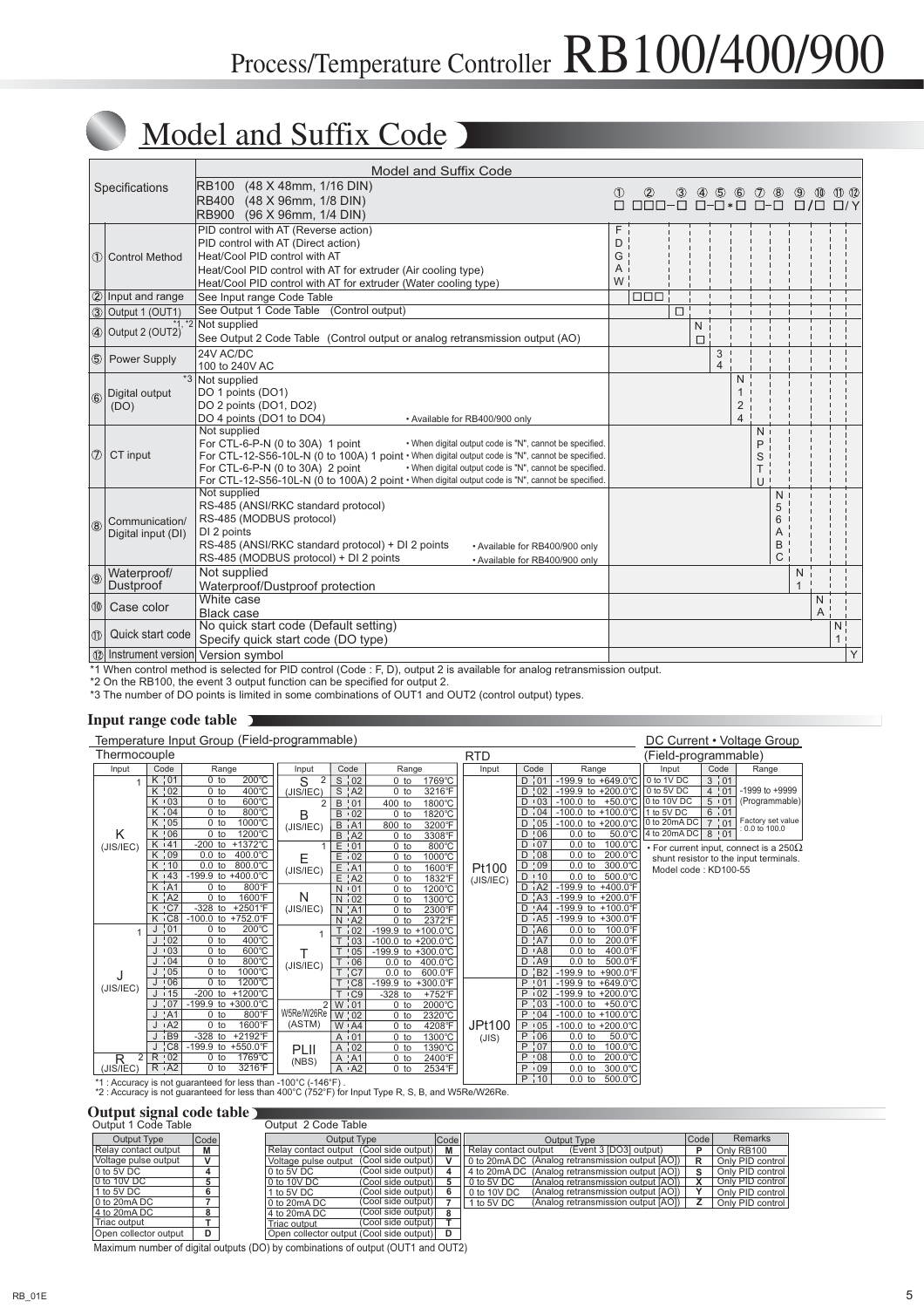#### Maximum number of digital outputs (DO) by combinations of output (OUT1 and OUT2)

|      |                 |                   |         | OUT2 (Including transmission output) | : Represents selection of digital outputs |                   |                   |                                                |
|------|-----------------|-------------------|---------|--------------------------------------|-------------------------------------------|-------------------|-------------------|------------------------------------------------|
|      |                 | No OUT2<br>output | M, T, D | $(10 \text{ mA})$                    | $(20 \text{ mA})$                         | Current<br>output | Voltage<br>output | -DO3 and DO4 are not available.)               |
|      | $*1$ M.T.D      |                   |         |                                      |                                           |                   |                   | *1 When the instrument has two digital outputs |
|      | V (Load: 10 mA) |                   |         |                                      |                                           |                   |                   | (DO1 and DO2) and no OUT2 output, "V" type     |
| OUT1 | V (Load: 20 mA) |                   |         |                                      |                                           |                   |                   | output (load: 40mA) can be specified for OUT1. |
|      | Current output  |                   |         |                                      |                                           |                   |                   |                                                |
|      | Voltage output  |                   |         |                                      |                                           |                   |                   |                                                |

Deviation High/Low with Alarm Re-Hold (Individual high and low settings)

Output of the communication monitoring result

# Quick Start Code

• Quick start code 2 tells the factory to ship with each parameter preset to the values detailed as specified by the customer. Quick start code is not necessarily specified when ordering, unless the preset is requested.

These parameters are software selectable items and can be re-programmed in the field via the manual.

#### Event Code Table (Programmable)

| Specifications                             | Quick start code                                                             | $\Box$ $\Box$ $\Box$ $\Box$ $\lnot$<br>$\Box$ | Code         | Event Type                                                            |
|--------------------------------------------|------------------------------------------------------------------------------|-----------------------------------------------|--------------|-----------------------------------------------------------------------|
| Digital output 1 (DO1)                     | None                                                                         | N                                             | A            | Deviation High                                                        |
| (Event 1 type)                             | See event code table                                                         |                                               | B            | <b>Deviation Low</b>                                                  |
| Digital output 2 (DO2)                     | None                                                                         | N.                                            | С            | Deviation High/Low (Common high/low setting)                          |
| (Event 2 type)                             | See event code table                                                         |                                               | D            |                                                                       |
| Digital output 3 (DO3)                     | None                                                                         | N                                             |              | Band (Common high/low setting)                                        |
| (Event 3 type)                             | See event code table                                                         |                                               | E            | Deviation High with Hold                                              |
| Digital output 4 (DO4)                     | None                                                                         | N                                             | F            | Deviation Low with Hold                                               |
| (Event 4 type)<br>$*2$                     | See event code table                                                         |                                               | G            | Deviation High/Low with Hold (Common high/low setting)                |
|                                            | None                                                                         | N                                             | Н            | Process High                                                          |
|                                            | SV1 to SV4 select                                                            |                                               | J            | Process Low                                                           |
| Digital input (DI)                         | SV1/SV2 select + STOP/RUN                                                    | $\overline{2}$                                | K            | Process High with Hold                                                |
|                                            | SV1 to SV2 select + MANUAL/AUTO                                              | 3                                             |              | Process Low with Hold                                                 |
|                                            | SV1 to SV2 select + Alarm interlock reset                                    | 4                                             | Q            | Deviation High with Alarm Re-hold                                     |
|                                            | STOP/RUN + MANUAL/AUTO                                                       | 5                                             | R            | Deviation Low with Alarm Re-hold                                      |
|                                            | STOP/RUN + Alarm interlock reset                                             | 6                                             |              | Deviation High/Low with Re-Hold (Common high/low setting)             |
|                                            | MANUAL/AUTO + Alarm interlock reset                                          | $\overline{7}$                                | U            | Band (Individual high and low settings)                               |
| in output 2.                               | *1: On the RB100, this can be specified when event 3 (Code: "P") is selected |                                               | V            | Set value High                                                        |
| *2: On the RB100, this is fixed at "none". |                                                                              |                                               | W            | Set value Low                                                         |
|                                            |                                                                              |                                               | X            | Deviation High/Low (Individual high and low settings)                 |
|                                            |                                                                              |                                               | $\checkmark$ | Deviation High/Low with Alarm Hold (Individual high and low settings) |

5 1

 $\overline{z}$ 

4 5 3  $FAT$ 

RUN status

Loop break alarm Heater break alarm (HBA)

## **Example of Model Code and Quick start code**

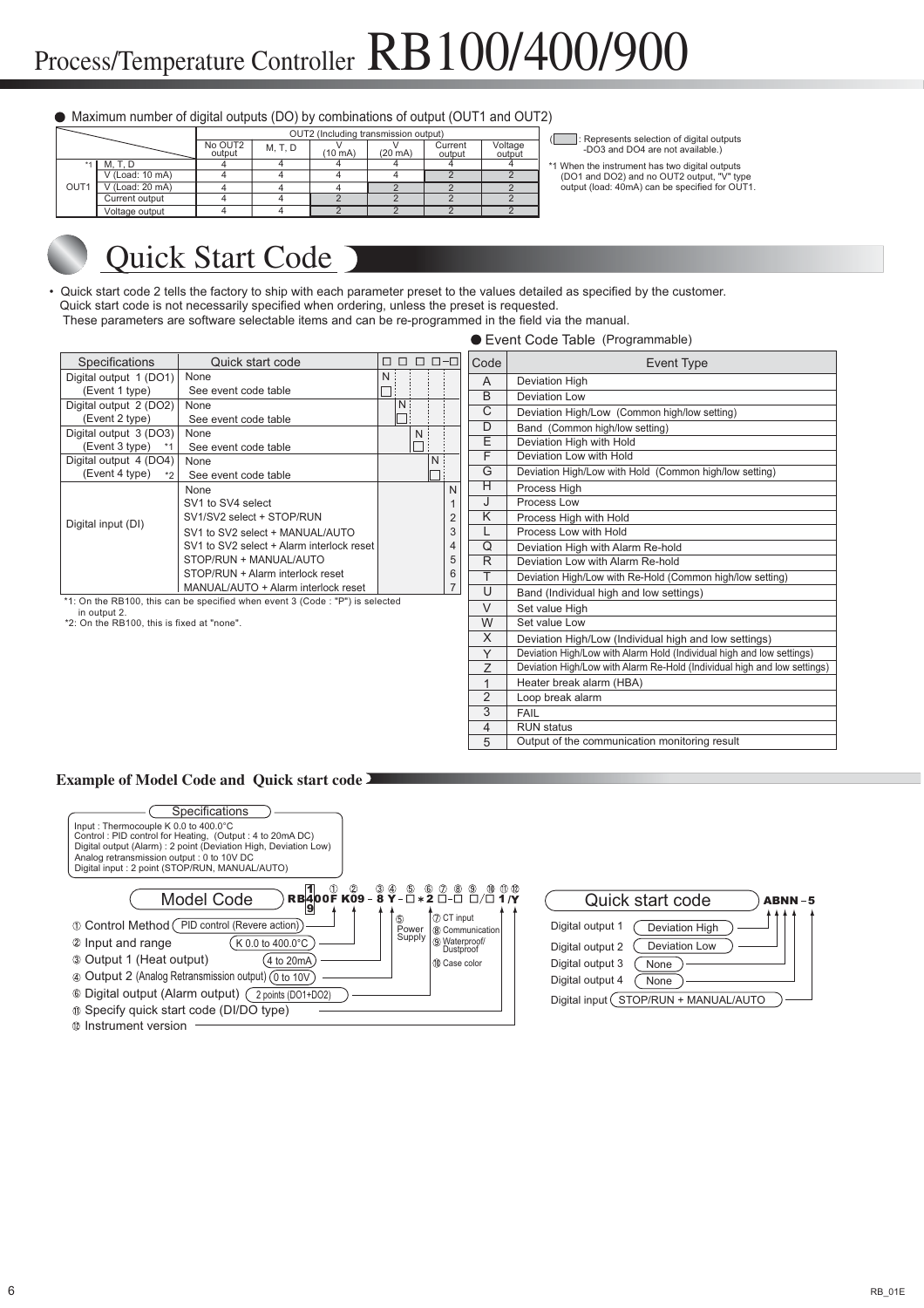

• Waterproof/dustproof is not available for close horizontal mounting.

 $\frac{1.0^{11}}{60}$ 

\*1 : Case rubber packing (optional) [Waterproof/dustproof]